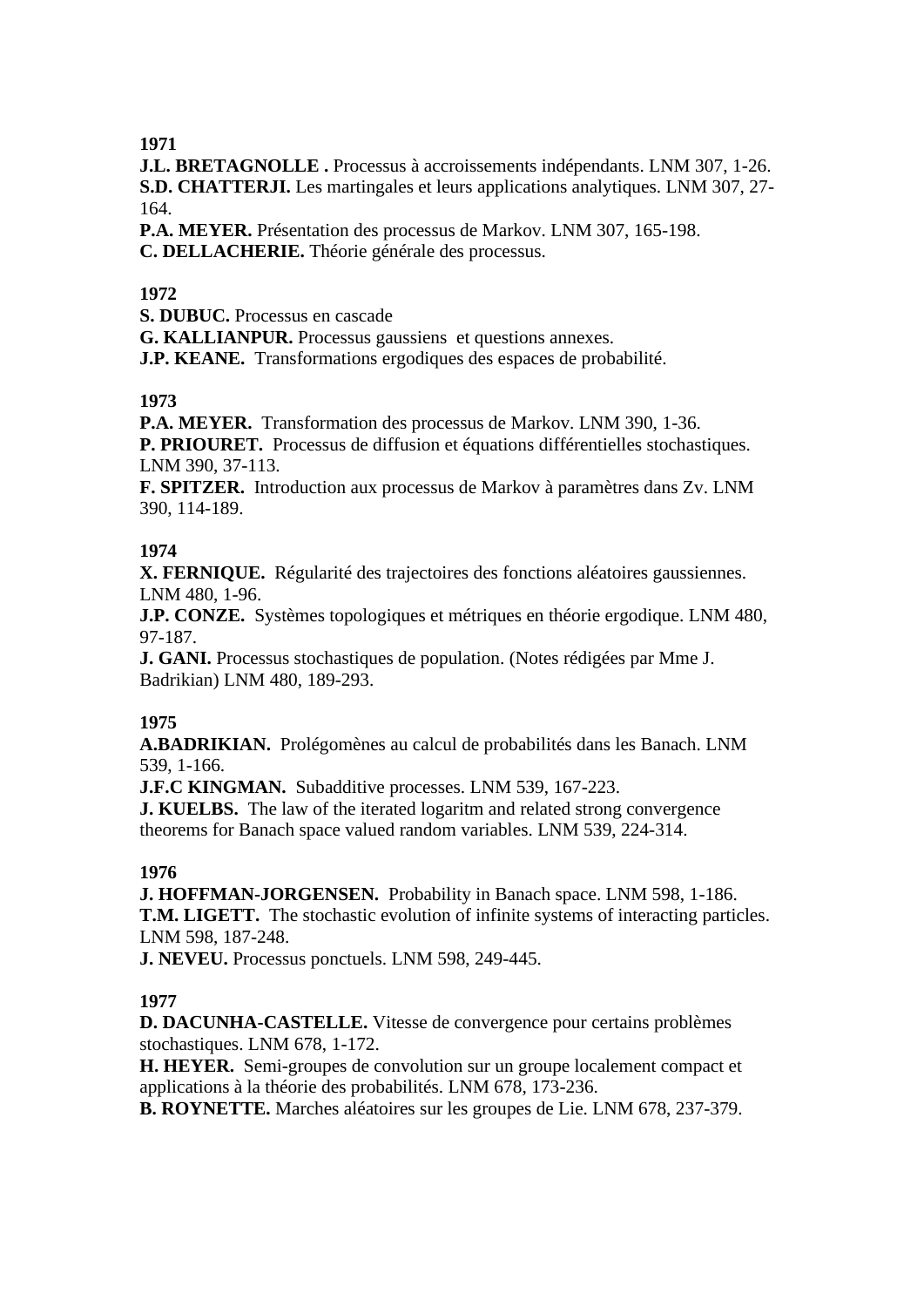**R. AZENCOTT.** Grandes déviations et applications. LNM 774, 1-176.

**Y. GUIVARC'H.** Quelques propriétés asymptotiques des produits de matrices aléatoires. LNM 774, 177-250.

**R.F. GUNDY.** Inégalités pour martingales à un et deux indices : l'espace Hp. LNM 774, 251-334.

#### **1979**

**J.P. BICKEL.** Quelques aspects de la statistique robuste. LNM 876, 1-72.

**N. EL KAROUI.** Les aspects probabilistes du contrôle stochastique. LNM 876, 73- 238.

**M. YOR.** Sur la théorie du filtrage. LNM 876, 239-280.

## **1980**

**J.M. BISMUT.** Mécanique aléatoire. LNM 929, 1-100.

**L. GROSS.** Thermodynamics, statistical mechanics and random fields. LNM 929, 101-204.

**K. KRICKEBERG.** Processus ponctuels en statistique. LNM 929, 205-313.

#### **1981**

**X. FERNIQUE.** Régularité des fonctions aléatoires non gaussiennes. LNM 976, 1- 74.

**P.W. MILLAR.** The minimax principle in asymptotic statistical theory. LNM 976, 75-265.

**D.W. STROOCK.** Some application of stochastic calculus to partial differentials equations. LNM 976, 267-382.

**M. WEBER.** Analyse infinitésimale de fonctions aléatoires. LNM 976, 383-465.

## **1982**

**R.M. DUDLEY.** A course on empirical processes. LNM 1097, 1-142. **H. KUNITA.** Stochastic differential equations and stochastic flow of diffeomorphisms. LNM 1097, 143-303.

**F. LEDRAPPIER.** Quelques propriétés des exposants caractéristiques. LNM 1097, 305-396.

## **1983**

**D.J. ALDOUS.** Exchangeability and related topics. LNM 1117, 1-198. **I.A. IBRAGIMOV.** Théorèmes limites pour les marches aléatoires. LNM 1117, 199- 297.

**J. JACOD.** Théorèmes limites pour les processus. LNM 1117, 298-409.

## **1984**

**R. CARMONA.** Random Schrödinger operators. LNM 1180, 1-124. **H. KESTEN.** Aspects of first passage percolation. LNM 1180, 125-264. **J.B. WALSH.** An introduction to stochastic partial differential equations. LNM 1180, 265-439.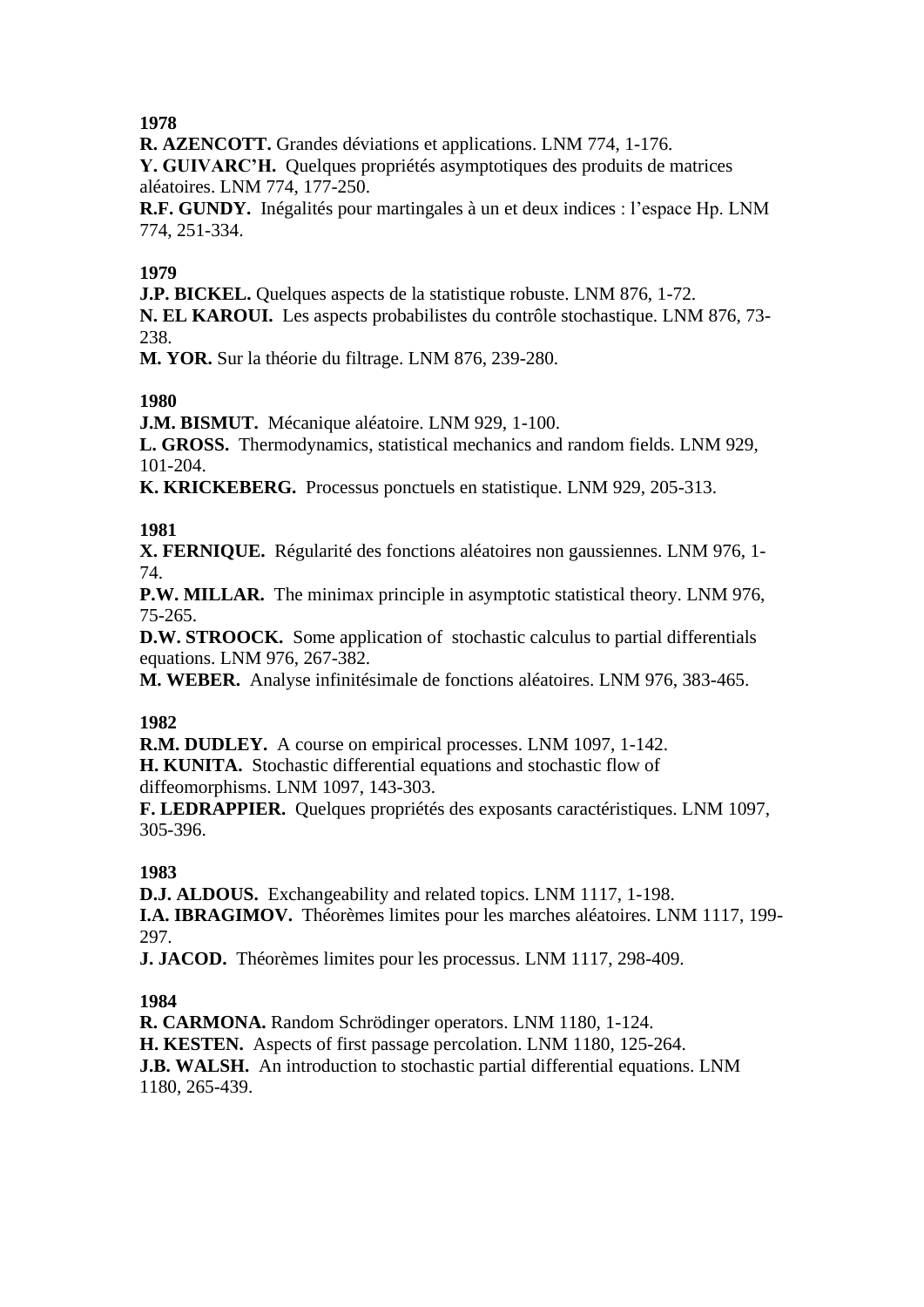**S.R.S. VARADHAN.** Large deviations. LNM 1362, 1-49

**P. DIACONIS.** Applications of non-commutative Fourier analysis to probability theorems. LNM 1362, 51-100

**P. CARTIER.** Méthodes d'analyse non standard en probabilités.

#### **1986**

**H. FÖLLMER.** Random fields and diffusion. LNM 1362, 101-203

**G.C. PAPANICOLAOU.** Waves in one-dimensional random media. LNM 1362, 205-275

**O.E. BARNDORFF-NIELSEN.** Parametric statistical models and likelihood. Lecture Notes in Statistics 50

## **1987**

**D. ELWORTHY.** Geometric aspects of diffusions on manifolds. LNM 1362, 277- 425

**E. NELSON.** Stochastic mechanic and random fields. LNM 1362, 427-450 **L. ELIE.** Marches aléatoires et fonctions harmoniques.

#### **1988**

**A.ANCONA.** Théorie du potentiel sur les graphes et les variétés. LNM 1427, 1-112. **D. GEMAN.** Random fields and inverse problems in imaging. LNM 1427, 113-193. **N. IKEDA.** Probabilistic methods in the study of asymptotics. LNM 1427, 195-325.

#### **1989**

**D.L. BURKHOLDER.** Explorations in martingale theory and its applications. LNM 1464, 1-66.

**E. PARDOUX.** Filtrage non linéaire et équations aux dérivées partielles stochastiques associées. LNM 1464, 67-163.

**A.S. SZNITMAN.** Topics in propagation of chaos. LNM 1464, 165-251.

#### **1990**

**M.I. FREIDLIN.** Smei-linear PDE's and limit theorems for large deviations. LNM 1527, 1-109.

**J.-F. LE GALL.** Some properties of planar Brownian motion. LNM 1527, 111-235. **D. DONOHO.** Function estimation and the white noise model.

## **1991**

**D.A. DAWSON.** Measure-valued Markov processes. LNM 1541, 1-260. **B. MAISONNEUVE.** Processus de Markov : naissance, retournement, régénération. LNM 1541, 261-292.

**J. SPENCER.** Nine lectures on random graphs. LNM 1541, 293-347.

## **1992**

**D. BAKRY.** L'hypercontractivité et son utilisation en théorie des semi-groupes. LNM 1581, 1-114.

**R.D. GILL.** Lectures on survival analysis. LNM 1581, 115-241.

**S.A. MOLCHANOV.** Lectures on the random media. LNM 1581, 242-411.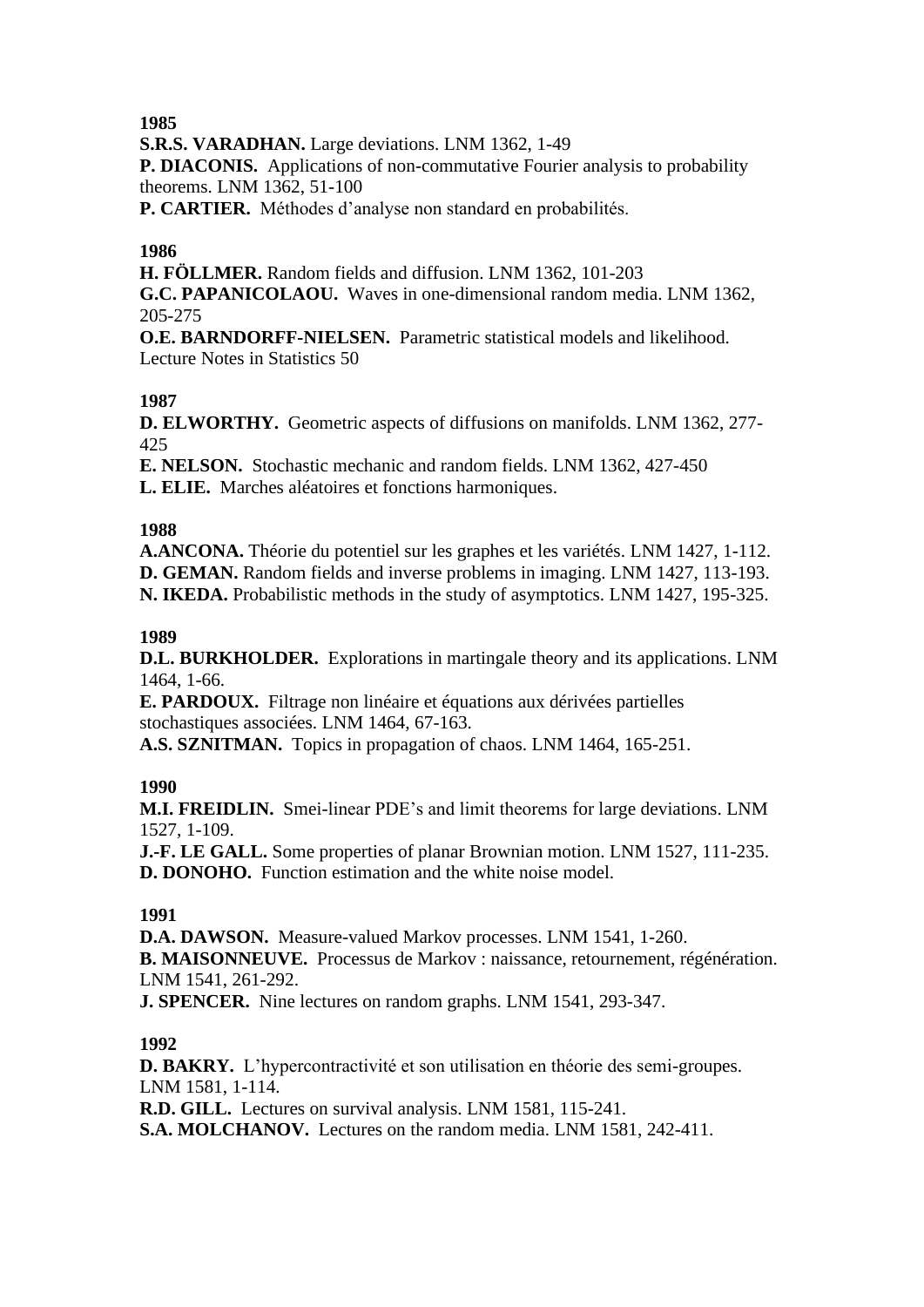**P. BIANE.** Calcul stochastique non commutatif. LNM 1608, 1-96.

**R. DURRETT.** Interacting particle systems. LNM 1608, 97-201.

**R. KARP.** Probabilistic algorithms in computer science.

#### **1994**

**S. DOBRUSHIN.** Perturbation methods in the theory of Gibbs fields. LNM 1648, 1- 66.

**P. GROENEBOOM.** Inverse problems in statistics. LNM 1648, 67-164.

**M. LEDOUX.** Isopérimétrie et analyse gausienne. LNM 1648, 165-294.

## **1995**

**M.T. BARLOW.** Diffusion on fractals. LNM 1690, 1-121. **D. NUALART.** Analysis on Wiener LNM 1690, 123-227. **G. BEN AROUS.** Méthode de Laplace et grandes déviations.

#### **1996**

**E. GINÉ.** Decoupling and limit theorems for U-statistics and U-processes. LNM 1665, 1-35.

**E. GINÉ.** Lectures on some aspects of the bootstrap. LNM 1665, 37-151.

**G. GRIMMETT.** Percolation and disordered systems. LNM 1665, 153-300.

**L. SALOFF-COSTE.** Lectures on finite Markov chains. LNM 1665, 301-413.

#### **1997**

**J. BERTOIN.** Subordinators : examples and applications. LNM1717, 1-91. **F. MARTINELLI.** Lectures on Glauber dynamics for discrete spin models. LNM 1717, 93-191.

**Y. PERES.** Probability on trees : an introductory climb. LNM 1717, 193-280.

## **1998**

**M. EMERY.** Martingales continues dans les variétés différentiables. LNM 1738, 1- 84.

**A. NEMIROVSKI.** Topics in non-parametric statistics. LNM 1738, 85-277. **D. VOICULESCU.** Lectures on free probability theory. LNM 1738, 279-349.

#### **1999**

**E. BOLTHAUSEN.** Large deviations and interacting random walkd. LNM 1781, 7- 124.

**E. PERKINS.** Dawson-Watanabe superprocesses and measure-valued diffusions. LNM 1781, 125-329.

**A. VAN DER VAART.** Semiparametric statistics. LNM 1781, 331-457.

#### **2000**

**S. ALBEVERIO.** Theory of Dirichlet forms and applications. LNM 1816, 1-106. **W. SCHACHERMAYER.** Introduction to the mathematics of financial markets. LNM 1816, 107-179.

**M. TALAGRAND.** Mean field models for spin glasses : a first course. LNM 1816, 181-285.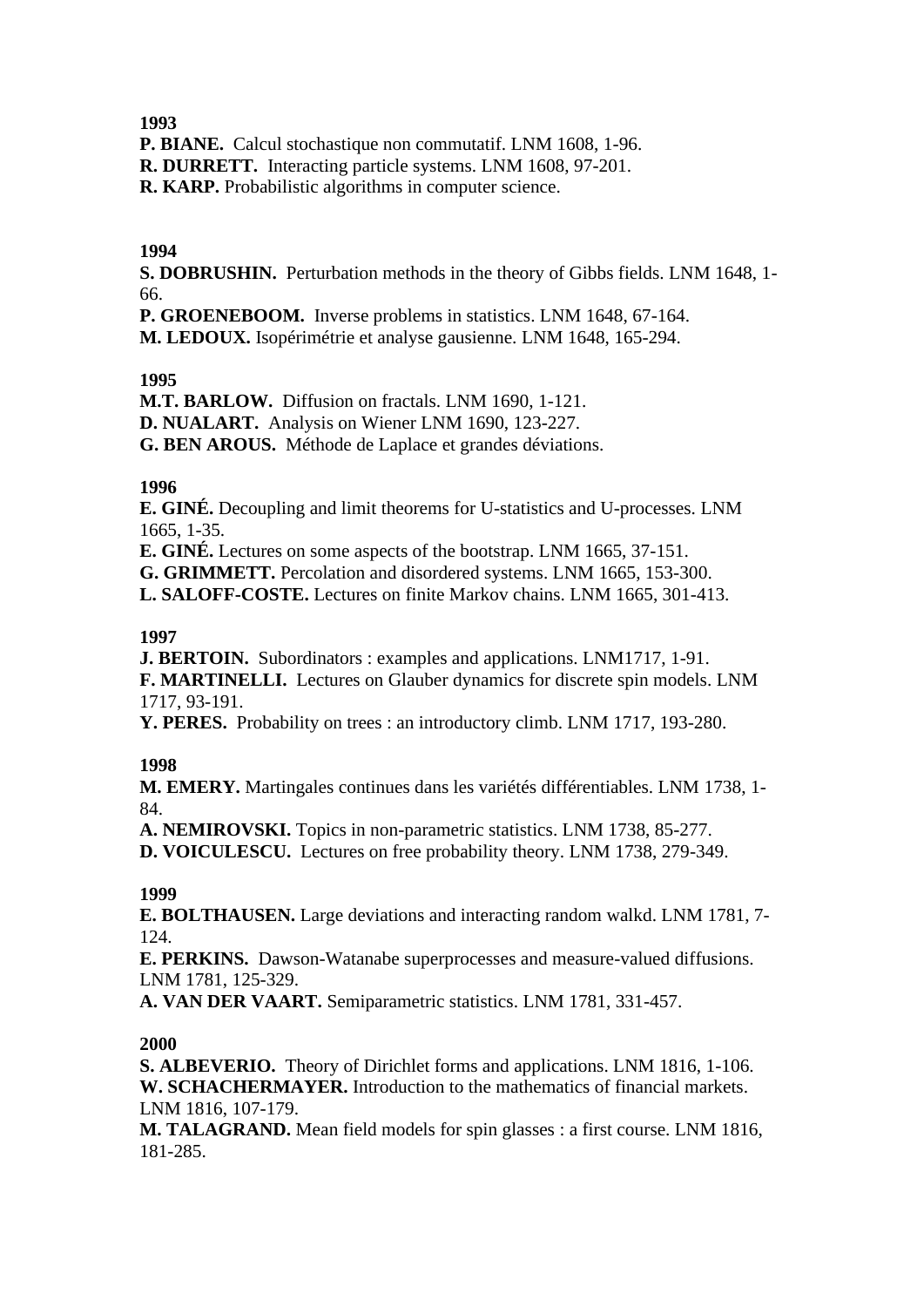**S. TAVARÉ.** Ancestral inference in population genetics. LNM 1837, 1-188. **O. ZEITOUNI.** Random walks in random environment. LNM 1837, 189-312.

**O. CATONI.** Statistical learning theory and stochastic optimization. LNM 1851.

## **2002**

**B. TSIRELSON.** Scaling limit, noise, stability. LNM 1840, 1-106. **W. WERNER.** Random planar curves and Schramm-Loewner evolutions. LNM 1840, 107-195. **J.PITMAN.** Combinatorial stochastic processes. LNM 1875.

## **2003**

**A.DEMBO.** Favorite points, cover times and fractals. LNM 1869, 1-101. **T. FUNAKI.** Stochastic interface models. LNM 1869, 103-274. **P. MASSART.** Concentration inequalities and model selection. LNM 1896.

## **2004**

**R. CERF.** The Wulff crystal in Ising and percolation models. LNM 1878. **G. SLADE.** The lace expansion and its applications. LNM 1879. **T. LYONS**. Differential equations driven by rough paths. LNM 1908 (with M.J. CARUANA and T. LÉVY).

## **2005**

**R.A. DONEY.** Fluctuation theory for Lévy processes. LNM 1897. **S.N. EVANS**. Probability and real trees. LNM 1920. **C. VILLANI.** Optimal transport, old and new. Grundlehren der mathematischen

wissenschaften 338.

## **2006**

**M. BRAMSON.** Stability of queuing networks. LNM 1950. **A. GUIONNET.** Large random matrices : lectures on macroscopic asymptotics. LNM 1957.

## **2007**

**J. BUZZI.** Hyperbolicity through entropies for dynamical systems.

**F. DEN HOLLANDER.** Random polymers. LNM 1974.

**J. MATTINGLY.** Ergodicity of stochastic partial differential equations.

# **2008**

**R. KENYON.** Dimers and random surfaces.

**V. KOLTCHINSKII.** Oracle inequalities in empirical risk minimization and sparse recovery problems. LNM 2033.

**Y. LE JAN.** Markov paths, loops and fields. LNM 2026.

# **2009**

**A.ETHERIDGE.** Some mathematical models from population genetics.LNM 2012. **R. ADLER.** Topological complexity of smooth random functions. LNM 2019 (with J. TAYLOR.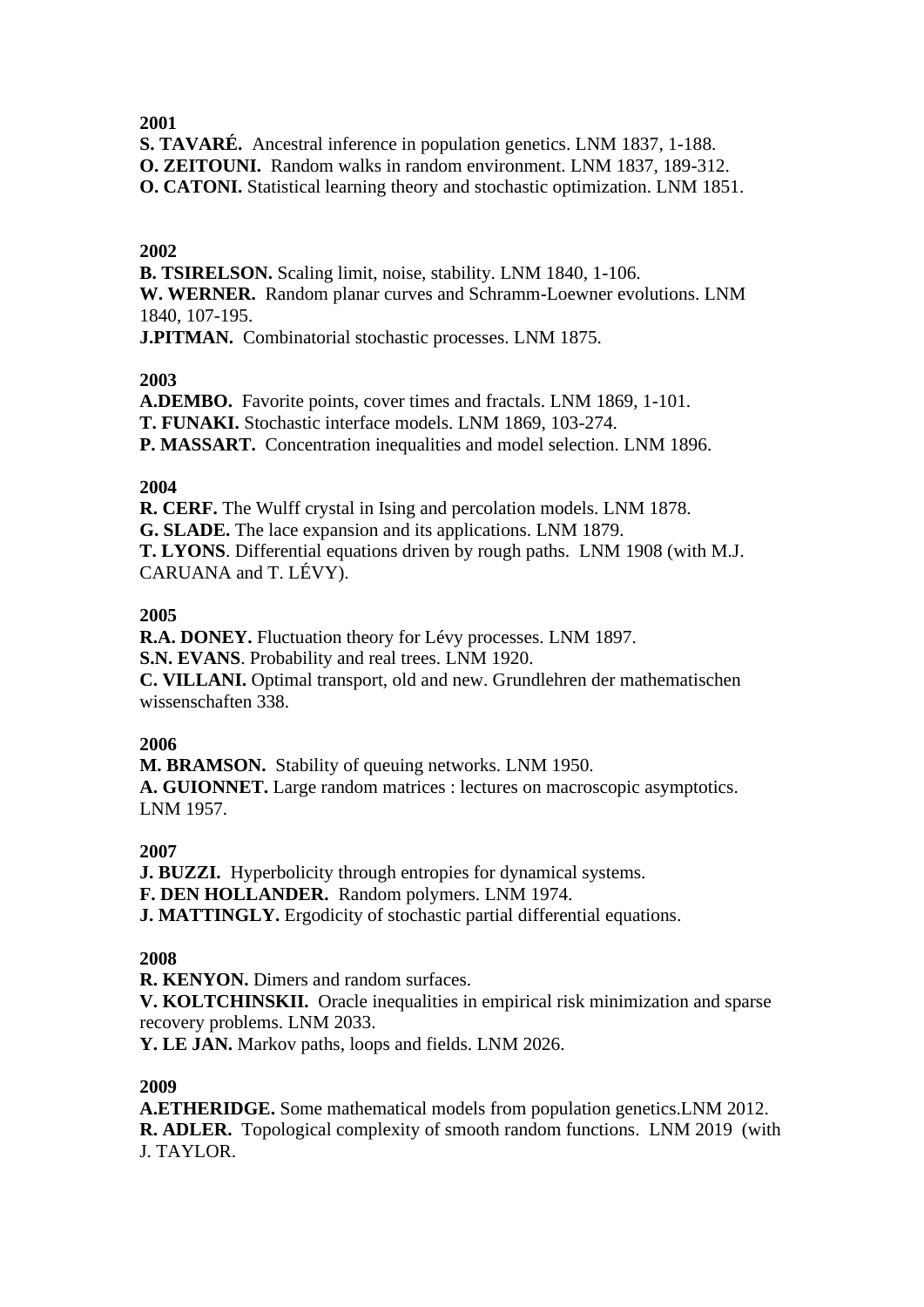**F. FLANDOLI**. Random perturbation of PDE's and fluid dynamics models. LNM 2015.

**G. GIACOMIN.** Disorder and critical phenomena through basic probability models. LNM 2025.

**T. KUMAGAI.** Random walks on disordered media and their scaling limits. LNM2101.

## **2011**

**I.BENJAMINI.** Coarse geometry and randomness. LNM 2100.

**E. CANDES.** The power of convex relaxation : the surprising stories of compressed sensing and matrix completion.

**G. SCHAEFFER.** Enumerative and bijective combinatorics for random walks, trees and planar maps.

## **2012**

**J. QUASTEL.** The KPZ equation and its universality class.

**Z. SHI.** Branching random walks. LNM 2151

**G. STEIFF.** Noise sensitivity and percolation.

## **2013**

**K. BURDZY.** Brownian motion and its applications to mathematical analysis. LNM 2106

**A. MONTANARI.** Statistical mechanics on random graphs.

**A. TSYBAKOV.** Aggregation and high-dimensional statistics.

## **2014**

**M. HAIRER.** Regularity structures. **G. MIERMONT.** Aspects of random maps.

## **2015**

**S. CHATTERJEE.** Large deviations for random graphs. LNM 2197. **S. VAN DE GEER.** Theory for high-dimensional statistics. LNM 2159.

**L. ZAMBOTTI.** Random obstacle problems. LNM 2181.

## **2016**

**P. BOURGADE.** Large random matrices, microscopic asymptotics. **F. COMETS.** Directed polymers in random environments. LNM 2175. **S. SHEFFIELD and J. MILLER.** Universal randomness in 2D.

## **2017**

**T. BODINEAU**. Large scale dynamics of dilute gases. **R. VAN DER HOFSTAD**. Stochastic processes on random graphs. **G. LUGOSI.** Elements of combinatorial statistics.

## **2018**

**Hugo DUMINIL-COPIN.** Lattice spin models in low dimension. **Asaf NACHMIAS.** Planar maps, random walks and the circle packing theorem. LNM 2243.

**Bálint TÓTH.** Scaling limits for random walks and diffusion with long memory.